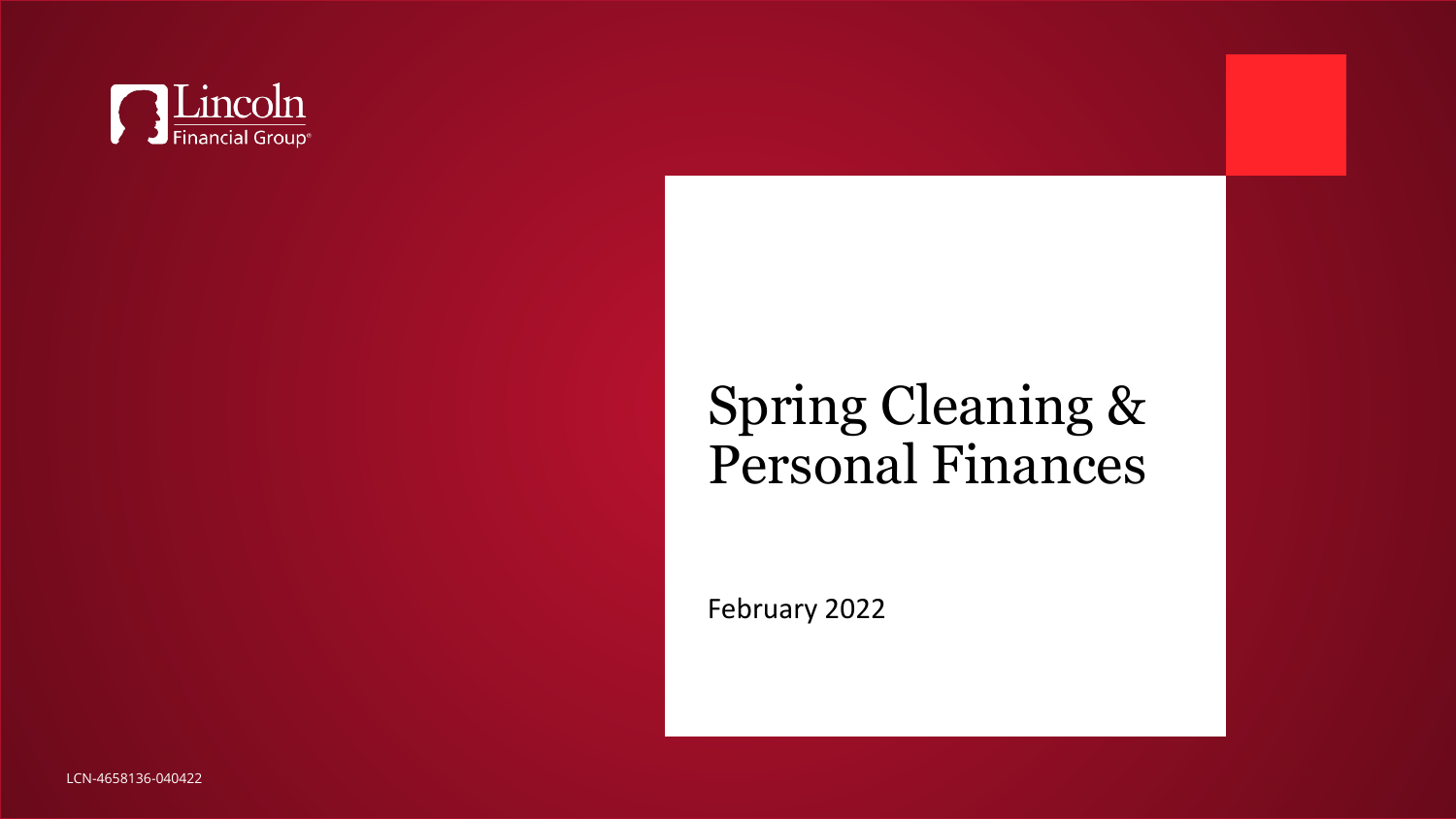# Methodology



#### *Spring Cleaning & Personal Finances, Lincoln Financial and CivicScience (2022)*

The goal of this research is to understand how U.S. Adults feel about managing their personal finances. Responses were gathered from 2/23/2022 – 2/24/2022 using the CivicScience market intelligence platform. The number of responses varied by question, with response counts ranging from 2084 to 3153. Data are weighted to represent the total U.S. adult population. If this study were a random survey, the margin of error would be within  $+/- 2$  percentage points at a confidence level of 95%.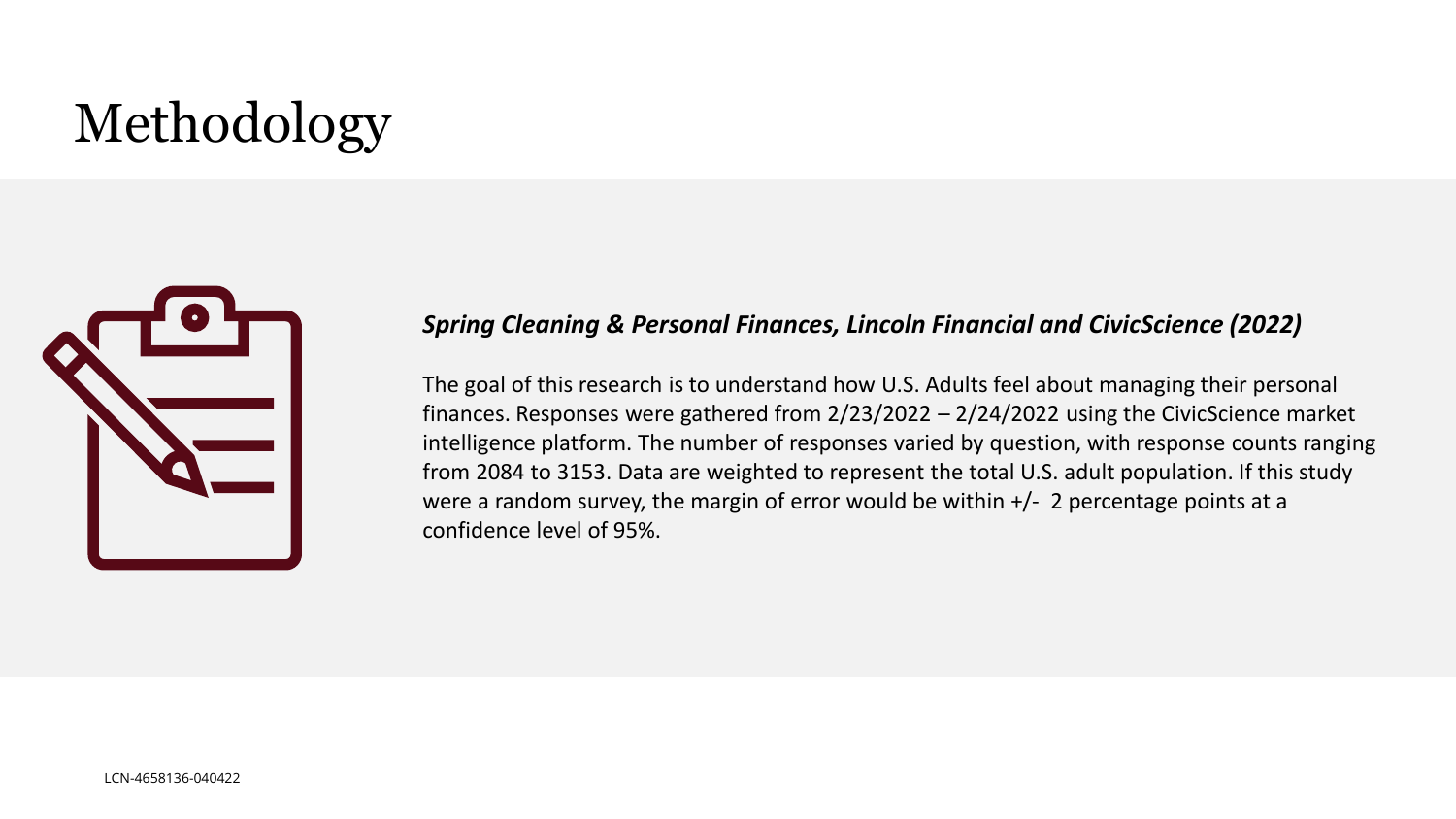#### Despite a preference to learn about finances, most workers surveyed would choose cleaning tasks vs. financial management  $\operatorname{tasks}$  Preference for cleaning vs. financial management tasks

*Among surveyed employed US adults*

#### **% prefer financial management % prefer cleaning**



Question: If you had to choose, how would you rather spend a Saturday afternoon?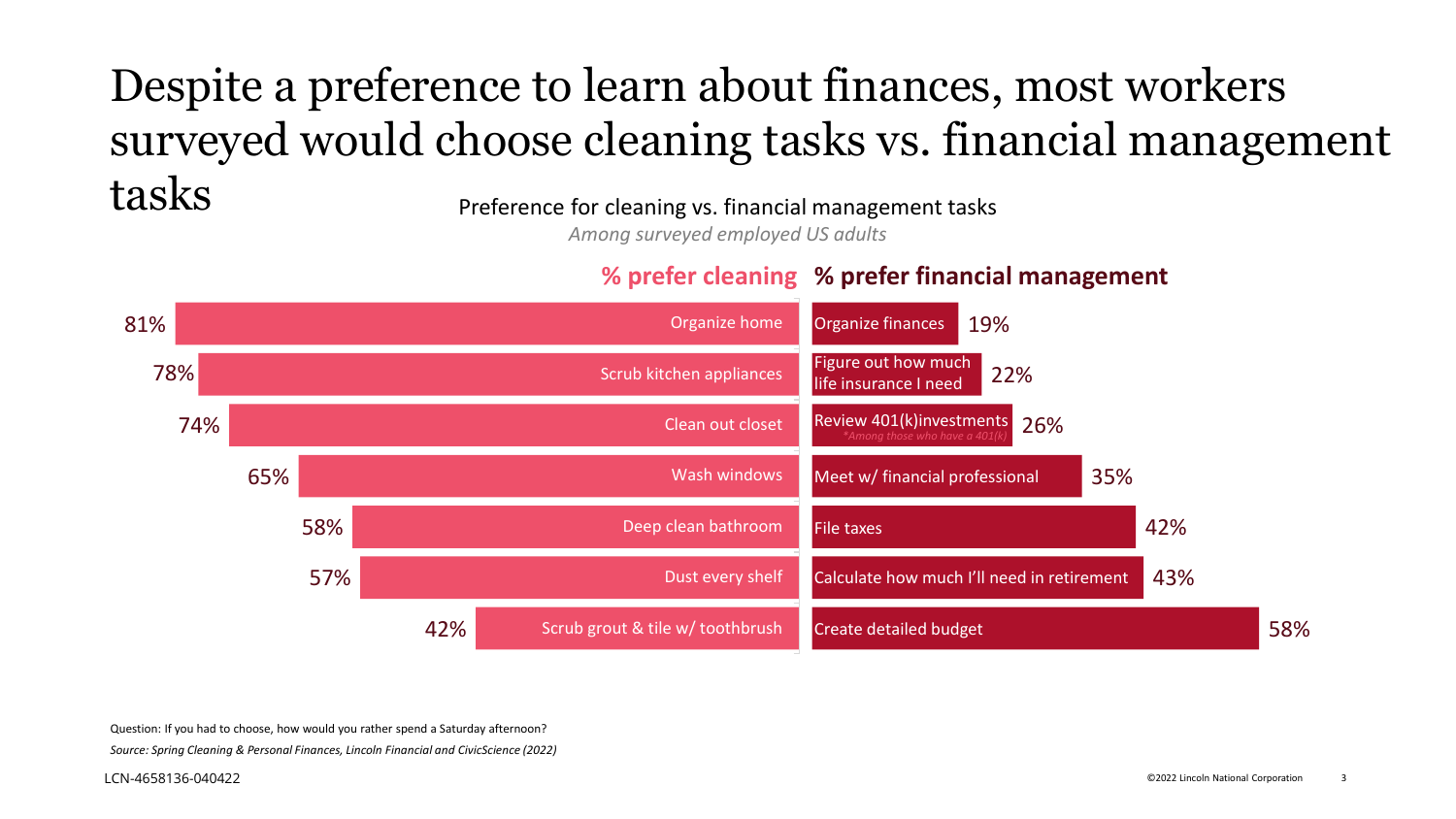#### More than 8 in 10 respondents would rather organize their home than organize their finances

19% 81% Organize my finances Organize my home If you had to choose, how would you rather spend a Saturday afternoon? *Among surveyed employed US adults* 86% 14% 78% 22% Organize my home Organize my finances Women Men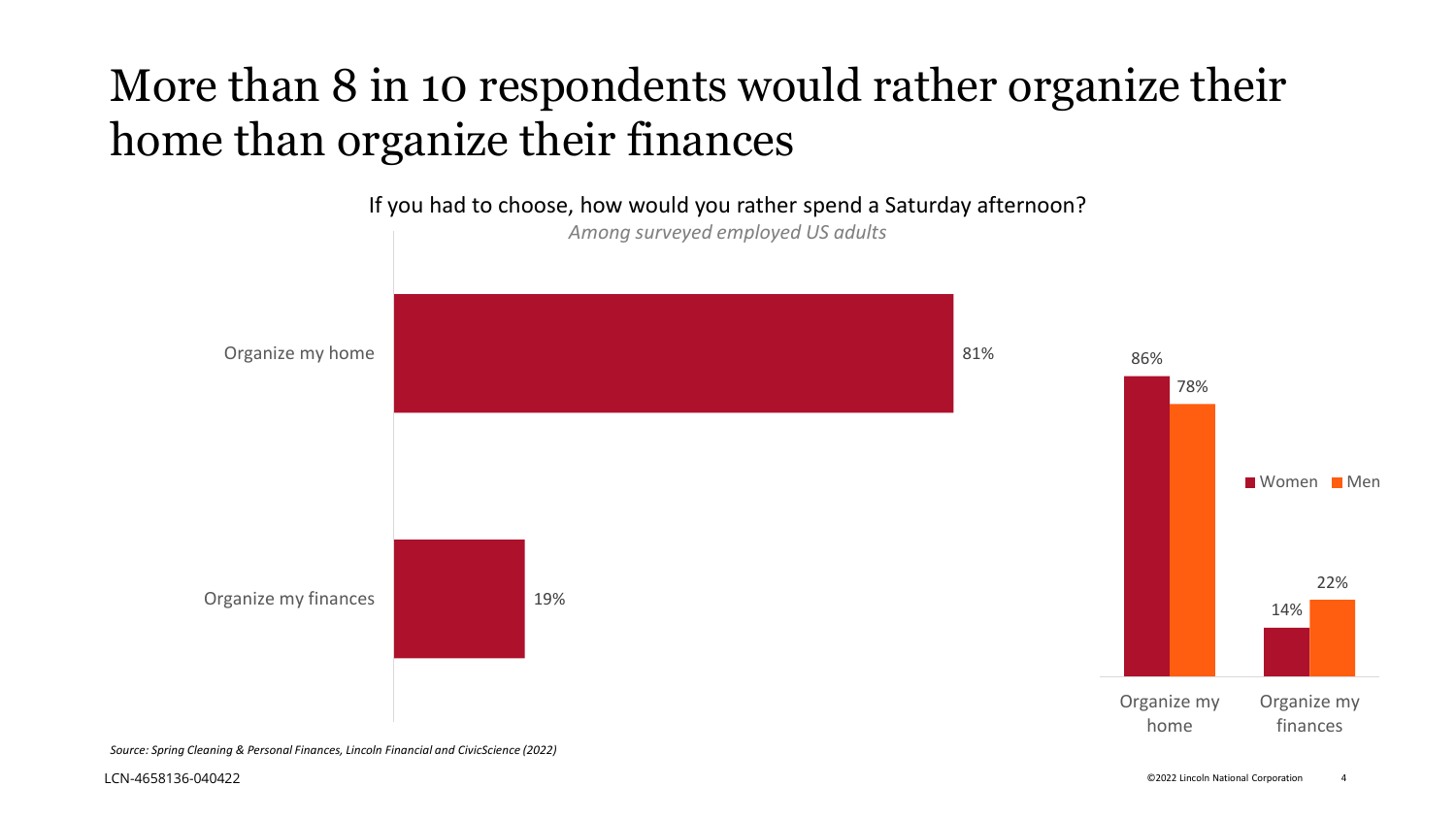## Nearly 8 in 10 surveyed workers would rather scrub appliances than figure out how much life insurance they need

22% 78% Figure out how much life insurance I need Scrub my kitchen appliances If you had to choose, how would you rather spend a Saturday afternoon? *Among surveyed employed US adults* 83% 17% 72% 28% 61% 39% 70% 30% Scrub my kitchen appliances Figure out how much life insurance I need ■ Women Men **Black/African American Hispanic/Latinx** *Source: Spring Cleaning & Personal Finances, Lincoln Financial and CivicScience (2022)*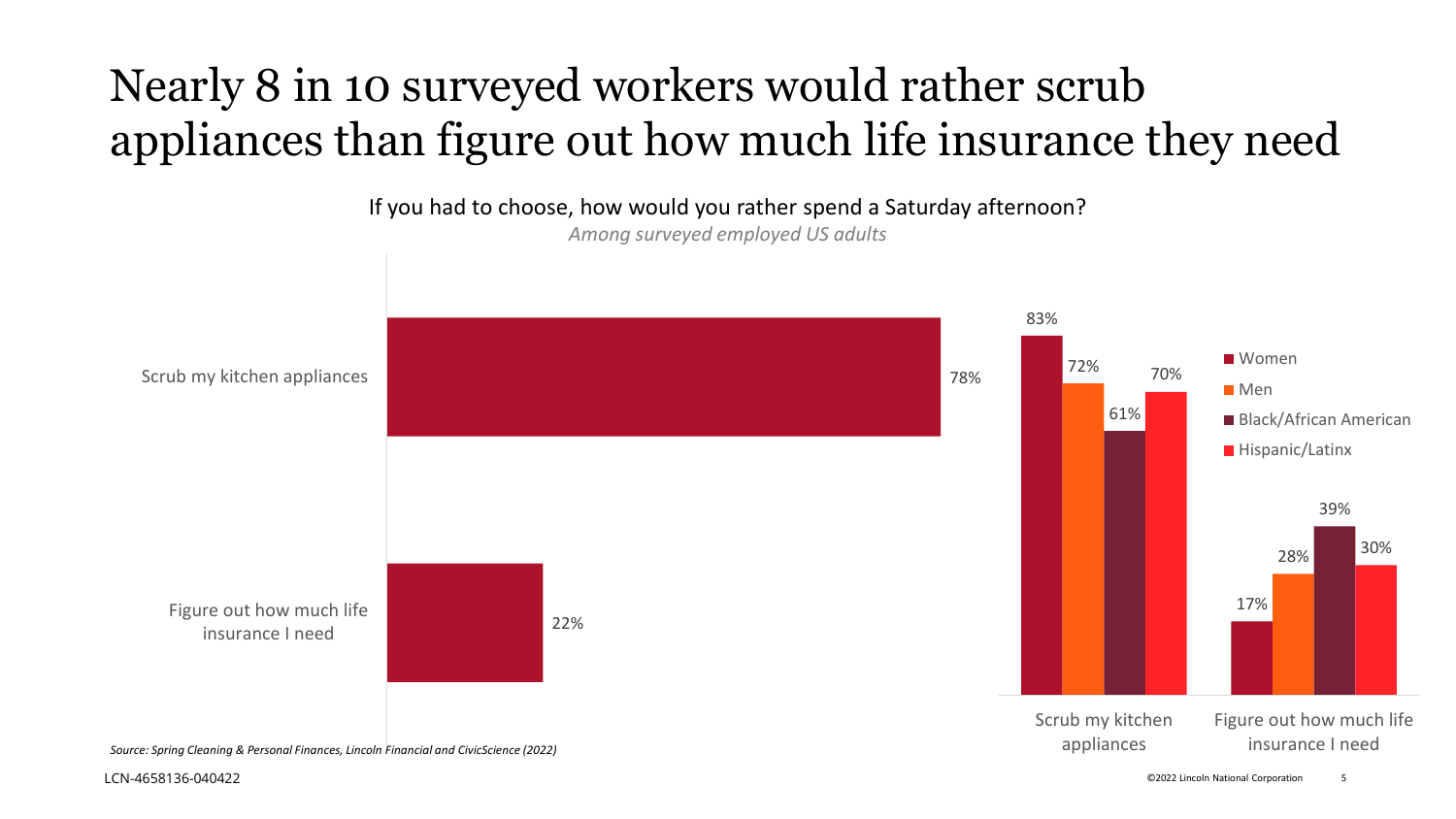#### Nearly three-quarters of respondents prefer cleaning out their closets to reviewing their 401k investments

26% 74% Review the investments in my 401k Clean out my closet If you had to choose, how would you rather spend a Saturday afternoon? *Among surveyed employed US adults* 88% 12% 61% 39% Clean out my closet Review the investments Women Men

*Source: Spring Cleaning & Personal Finances, Lincoln Financial and CivicScience (2022)*

in my 401k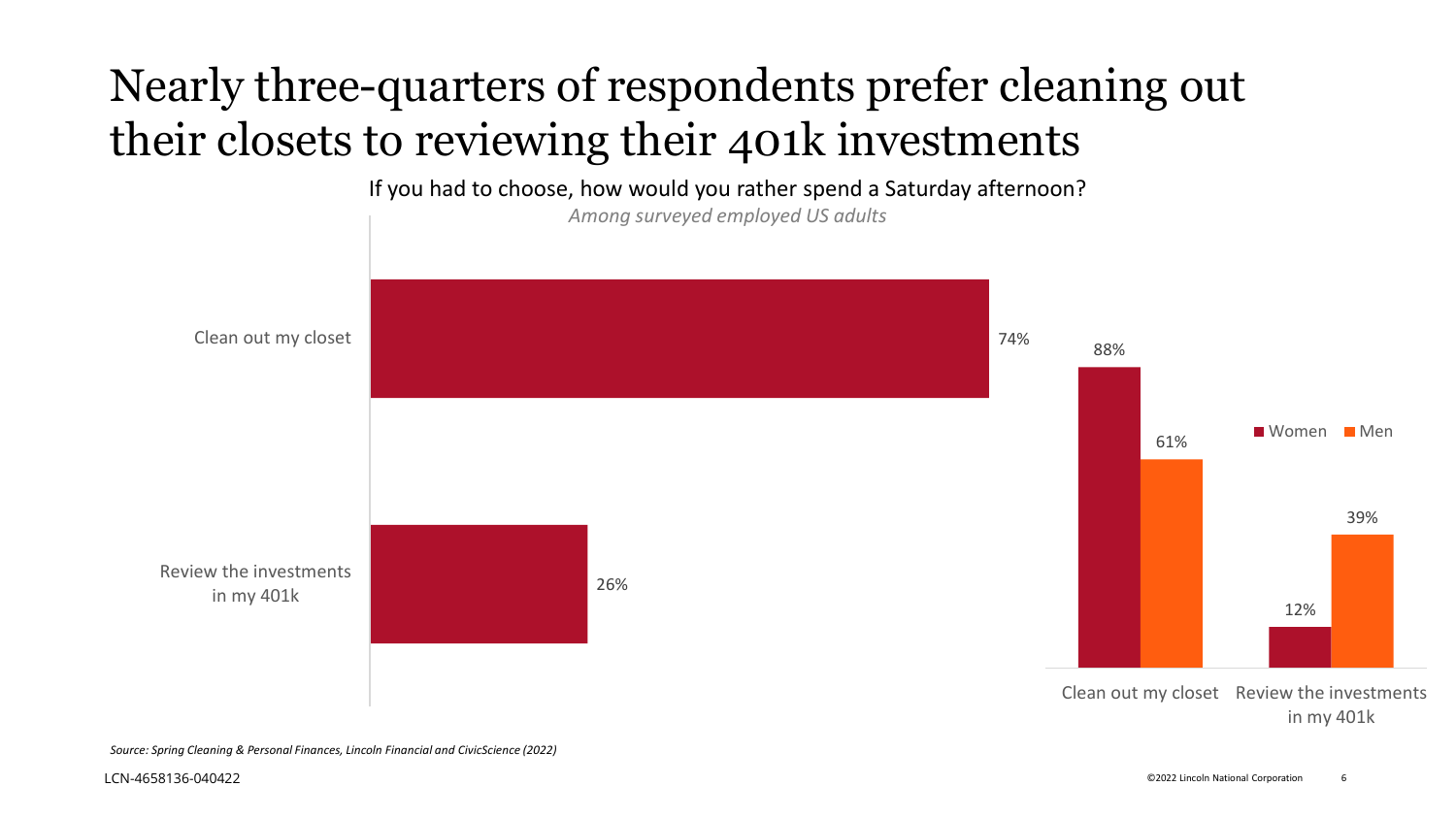### Nearly two-thirds of surveyed workers would rather wash their home's windows than meet with a financial professional

LCN-4658136-040422 ©2022 Lincoln National Corporation 7 35% 65% Meet with a financial professional Wash my home's windows If you had to choose, how would you rather spend a Saturday afternoon? *Among surveyed employed US adults* 66% 34% 63% 37% 53% 47% 59% 41% Wash my home's windows Meet with a financial professional **Women** Men **Black/African American** ■ Hispanic/Latinx *Source: Spring Cleaning & Personal Finances, Lincoln Financial and CivicScience (2022)*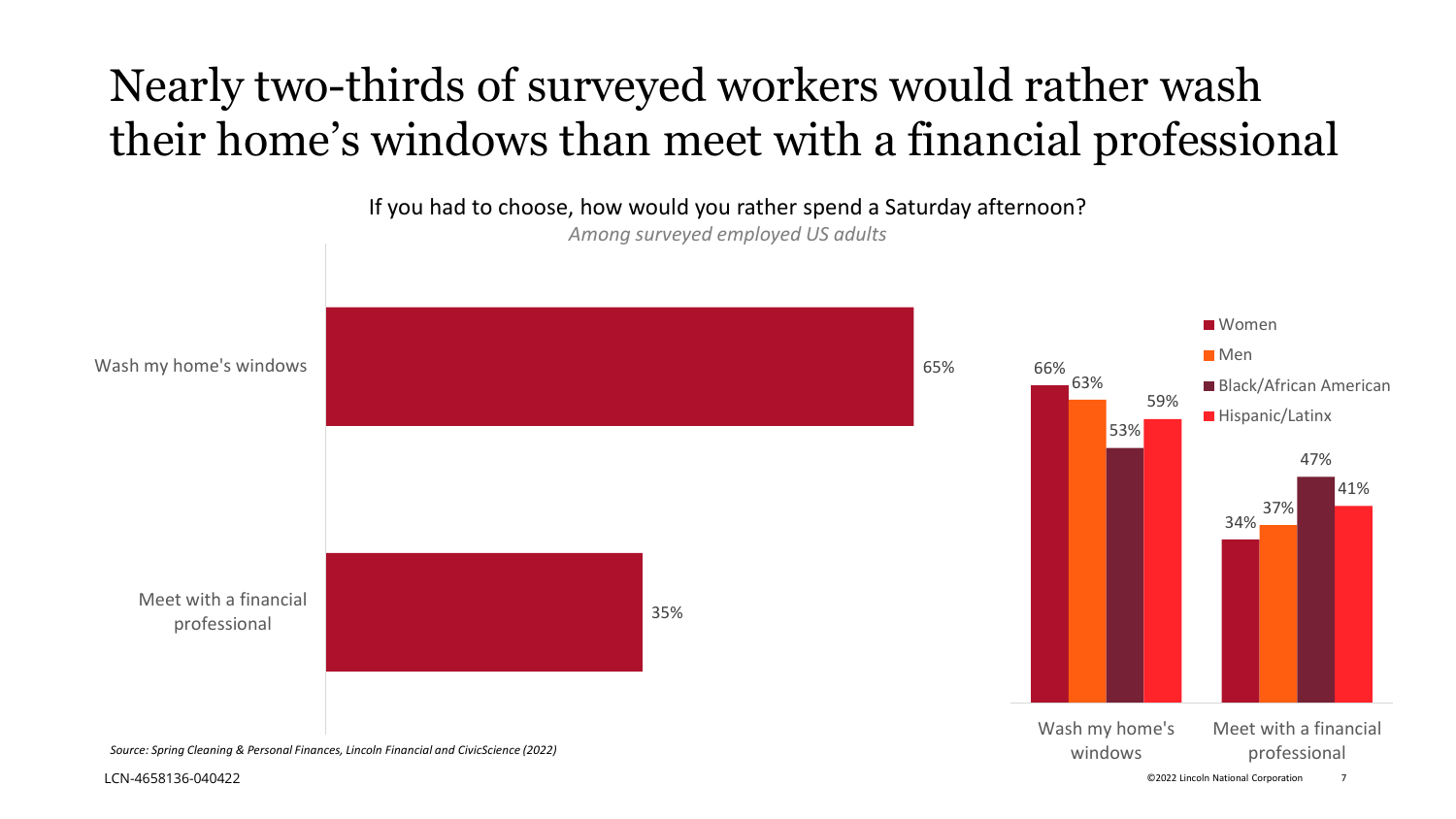#### Deep cleaning the bathroom is preferred over filing taxes by nearly 6 in 10 respondents

42% 58% File my taxes Deep clean the bathroom If you had to choose, how would you rather spend a Saturday afternoon? *Among surveyed employed US adults* 63% 37% 53% 47% Deep clean the bathroom File my taxes ■Women ■Men *Source: Spring Cleaning & Personal Finances, Lincoln Financial and CivicScience (2022)*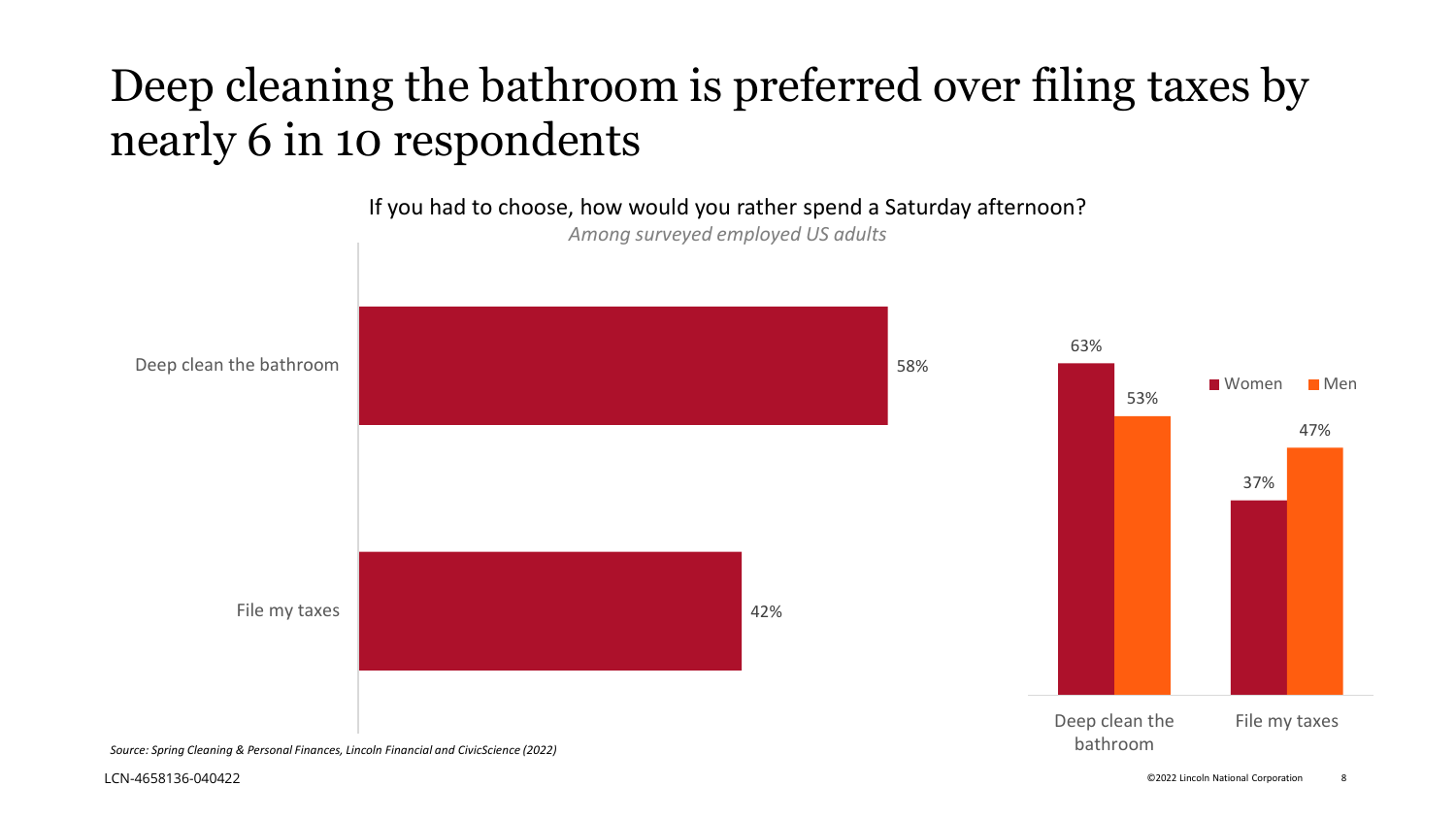### Nearly 6 in 10 surveyed workers would rather spend a Saturday dusting than calculating retirement savings

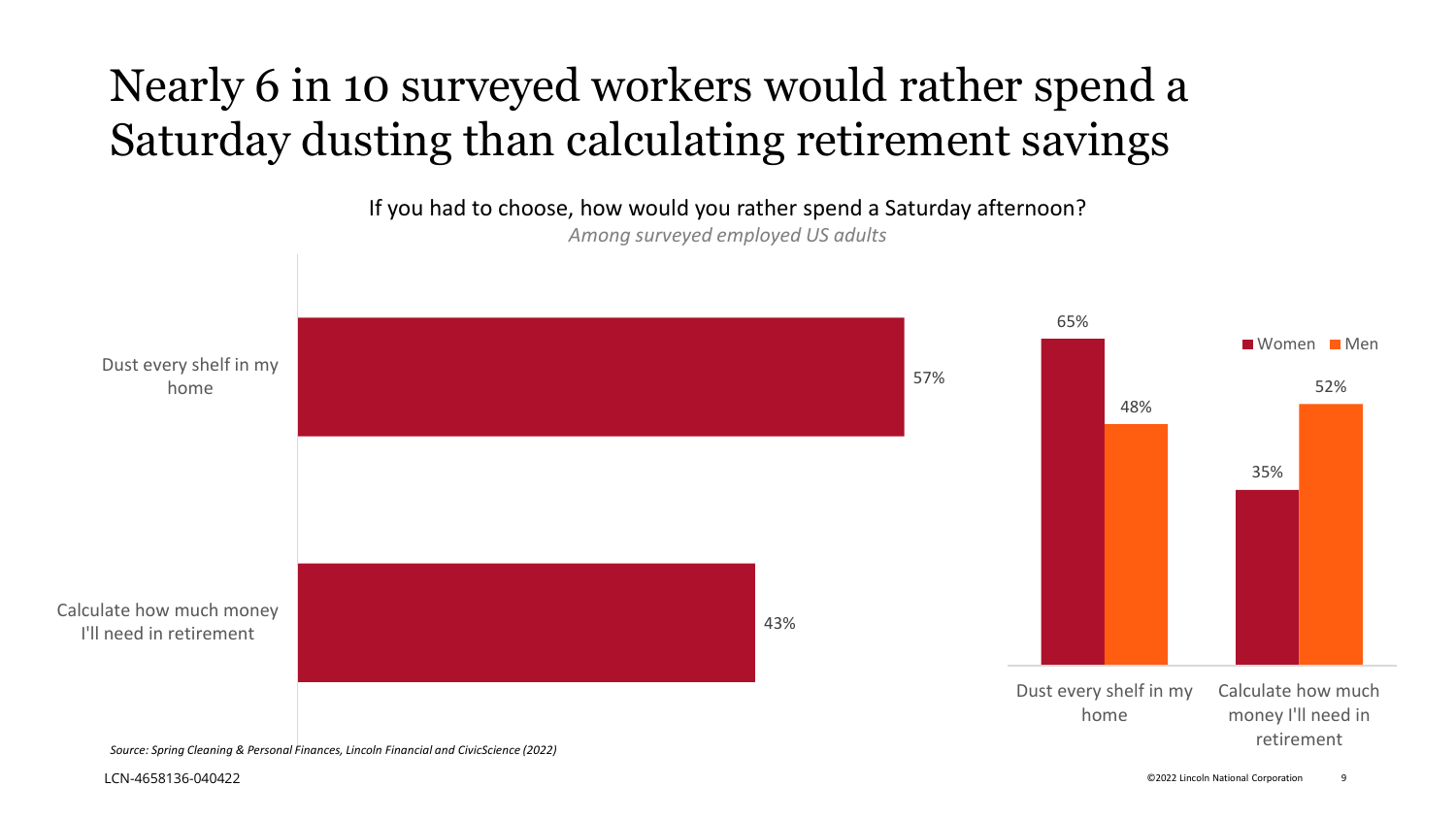## Nearly 6 in 10 respondents would prefer to create a detailed budget vs. scrubbing grout and tile with a toothbrush

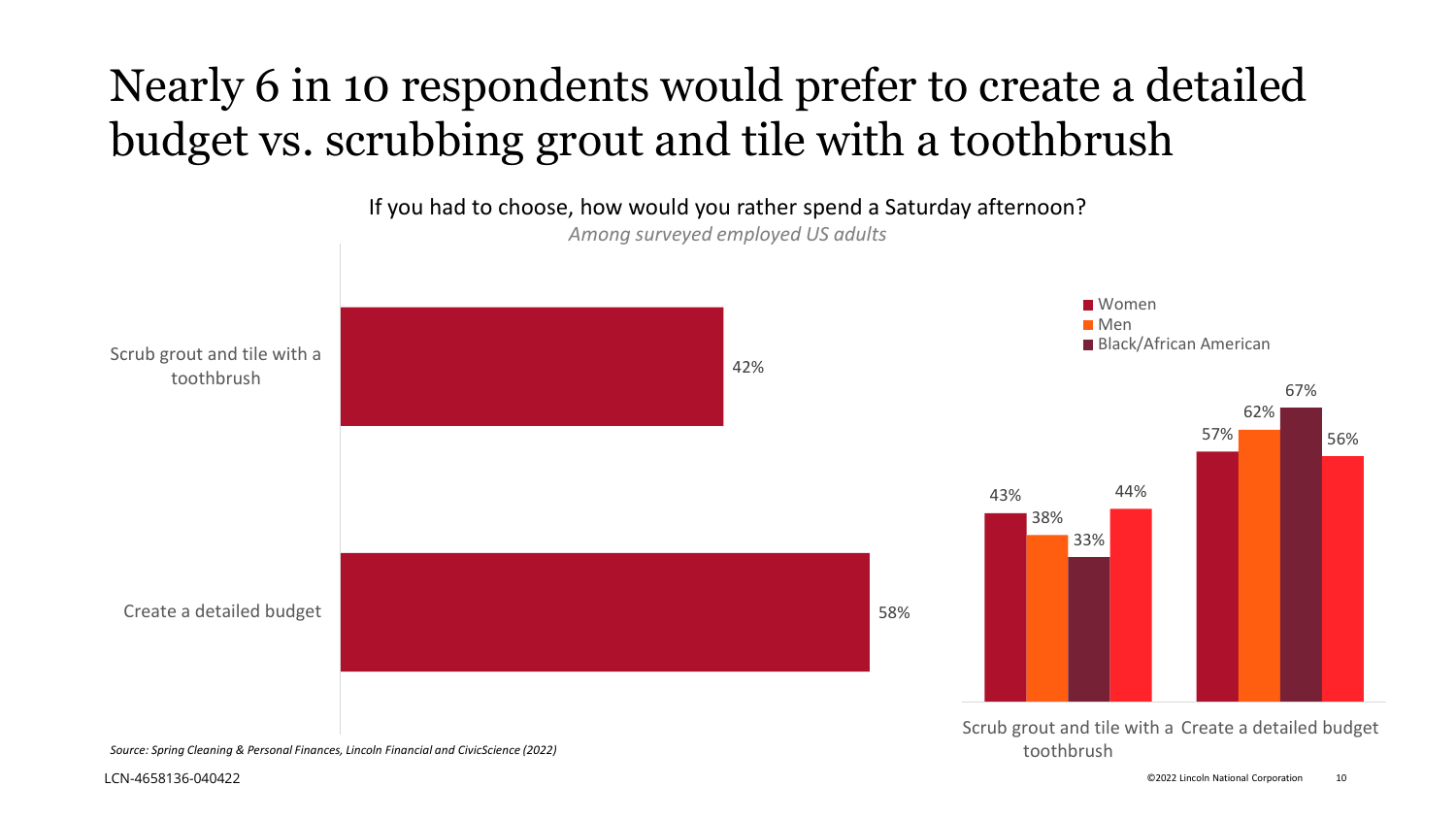### 71% of respondents say that they could be more organized when managing their finances

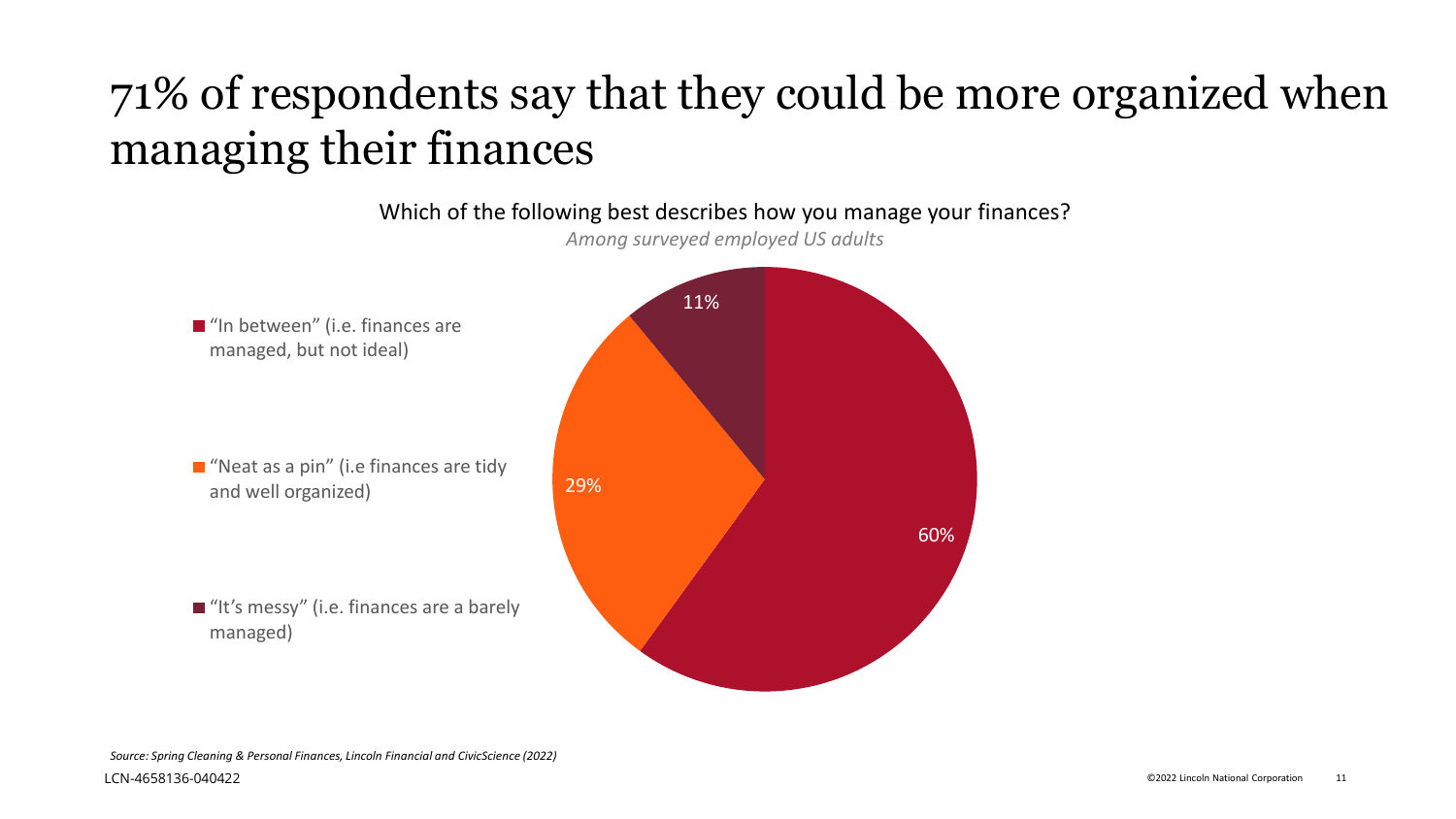### Retired adults lead as the greatest proportion of surveyed individuals who say their finances are tidy

Proportion of surveyed individuals among different demographics who say their finances are "Neat as a pin" (i.e finances are tidy and well organized)



53%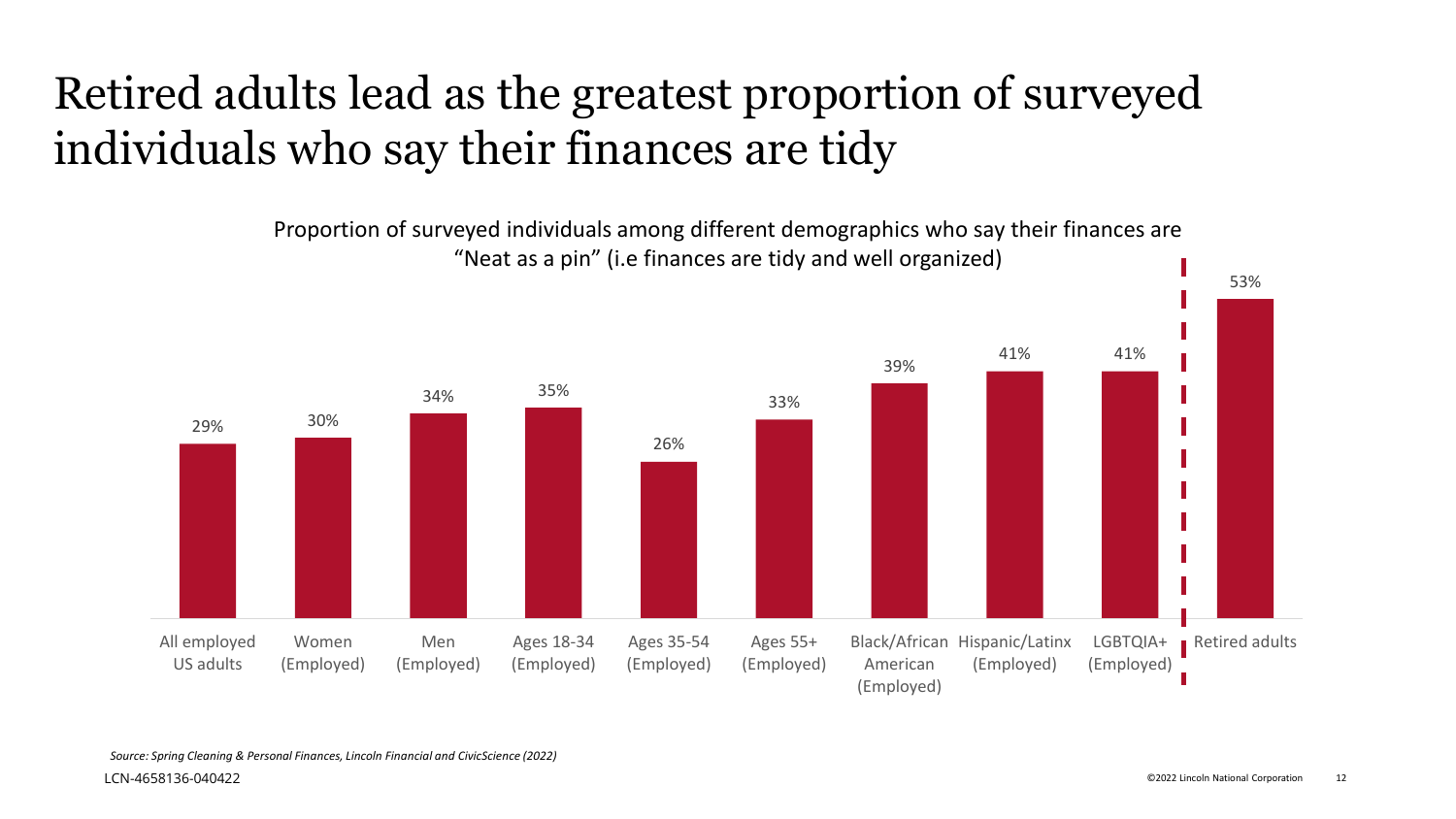#### 60% of respondents would rather learn new ways to save money than learn new cleaning hacks

60% 40% Learn new ways to save more money Learn new hacks for cleaning my home If you had to choose, how would you rather spend a Saturday afternoon? *Among surveyed employed US adults* 50% 50% 30% 70% Learn new hacks for cleaning Learn new ways to save more my home money **Momen** Men Men are more interested in learning ways to save money than cleaning hacks; meanwhile, women are split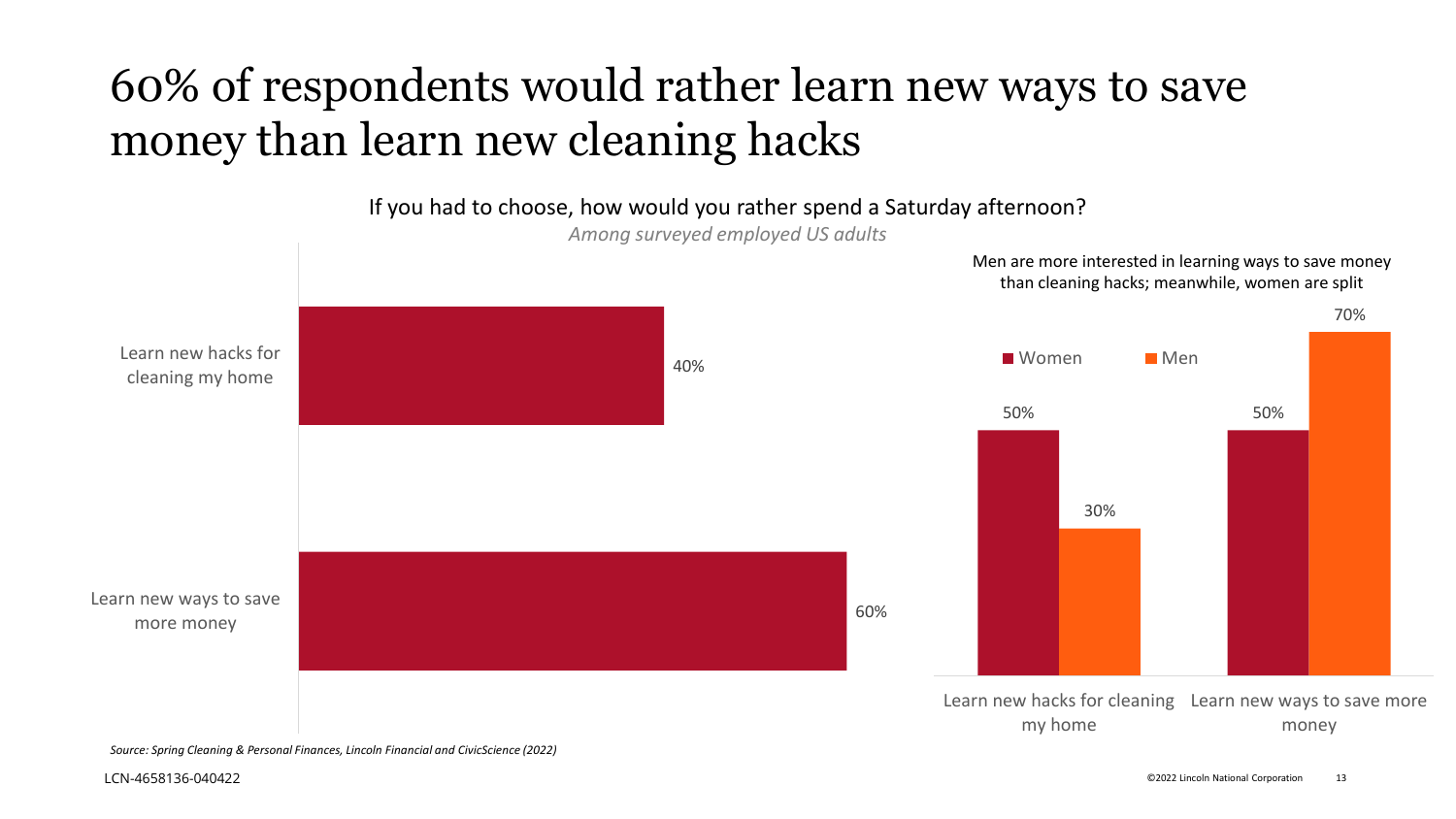### Many respondents wish they had learned more about managing finances while growing up, but are open to learning more now

15% 10% 10% 12% 17% 23% 29% 37% None of the above I'm just not interested I don't have time I wish my employer offered financial education I've learned most everything I need to know It's overwhelming or confusing I want to learn as much as possible I wish I learned more when I was growing up In terms of learning more about finance management, which of the following applies to you? *Among surveyed employed US adults; respondents were able to select multiple answers* 41% 30% 15% 35% 16% 22% I wish I learned more whne I overwhelming was growing up or confusing  $It's$ I've learned everything I need to know Women Men Men and women differed most on the following answers *Source: Spring Cleaning & Personal Finances, Lincoln Financial and CivicScience (2022)*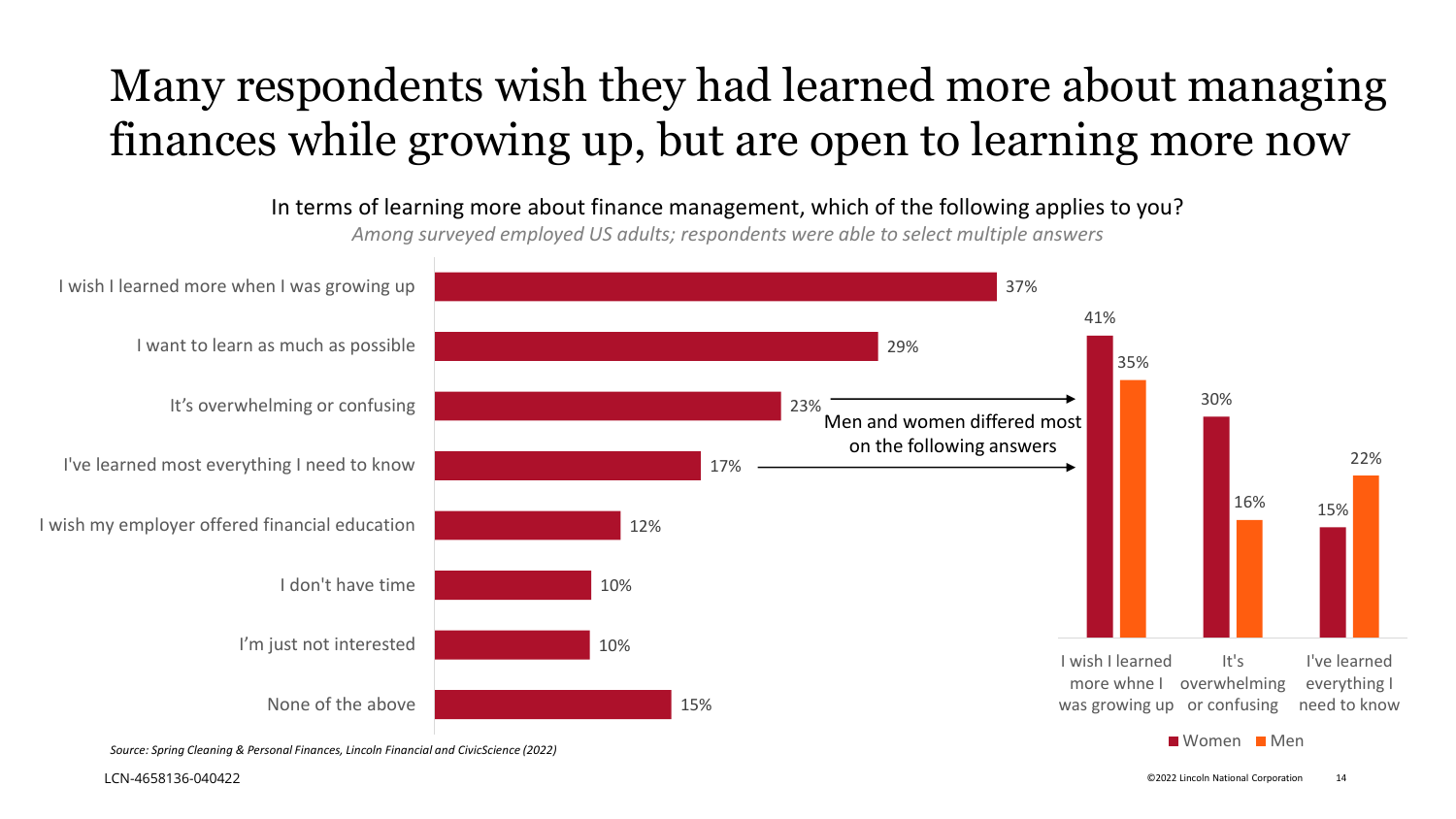#### Perspectives on financial education vary